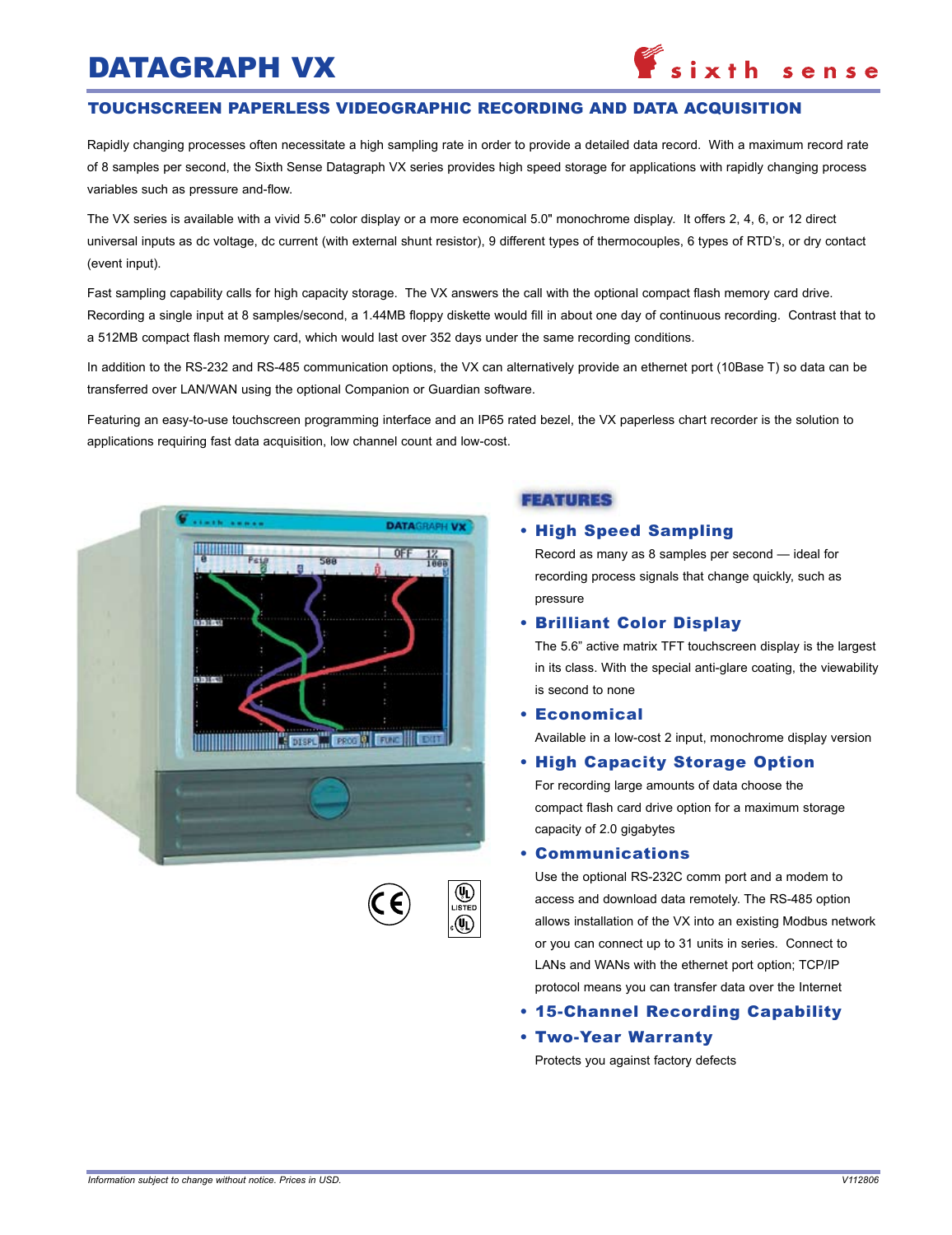# **SPECIFICATIONS**

| <b>GENERAL SPECIFICATIONS</b>                     |                                                                                                                                                                                                                                                           | <b>FILE TYPES</b>                                                           | Up to 15 point (data) files*, Alarm and Event                                                                                                                                                                                                        |  |
|---------------------------------------------------|-----------------------------------------------------------------------------------------------------------------------------------------------------------------------------------------------------------------------------------------------------------|-----------------------------------------------------------------------------|------------------------------------------------------------------------------------------------------------------------------------------------------------------------------------------------------------------------------------------------------|--|
| <b>POWER REQUIREMENTS</b>                         | 100 to 240V AC ±10%, 50/60Hz, 125V DC,<br>17 watts max. Optional 24V DC ±15%                                                                                                                                                                              |                                                                             | file, Configuration file. Multiple files of different<br>names on a single disk. Full media format and                                                                                                                                               |  |
| <b>POWER FAIL PROTECTION</b>                      | Programmed parameters stored in non-volatile<br>memory. Clock battery backed. Retention time<br>without power > 12 months. Chart and alarm<br>browse buffers preserved                                                                                    | verify capability<br><b>FEATURES</b>                                        |                                                                                                                                                                                                                                                      |  |
|                                                   |                                                                                                                                                                                                                                                           | <b>TOUCH SCREEN</b>                                                         | Touch sensitive screen for simplified<br>programming and easy operation                                                                                                                                                                              |  |
| <b>EMC COMPLIANCE</b>                             | Meets or exceeds EMC 89/336/EEC                                                                                                                                                                                                                           | <b>MATH PACKAGE*</b>                                                        | Algebraic equations (basic math, powers,                                                                                                                                                                                                             |  |
| <b>DISPLAY</b>                                    |                                                                                                                                                                                                                                                           |                                                                             | roots, natural and base 10 logarithms,                                                                                                                                                                                                               |  |
| <b>DISPLAY TYPE AND</b><br><b>RESOLUTION</b>      | Monochrome: CCFL backlit STN LCD, 240 x 128<br>pixels, 5.0". Color: CCFL backlit active matrix<br>TFT LCD, 320 x 240 pixels, 5.6"                                                                                                                         |                                                                             | exponentiation), peak monitoring, differentials,<br>true moving averages, time averages, gated<br>timing, conditionals (Boolean logic), totalization,<br>logarithmic scaling. 15 programmable constants                                              |  |
| <b>DISPLAY MODES</b>                              | Graphics (trending, vertical, or horizontal), bar<br>graphs, large digital display, alphanumeric alarm<br>and event data, or combinations on a split screen                                                                                               | <b>BUFFER</b>                                                               | Internal 1 MB buffer memory enables real time<br>browsing of historic chart data independent of<br>recorded data; Allows user to "hot-swap" media<br>while record mode is active                                                                     |  |
| <b>VIRTUAL CHART SPEED</b>                        | Programmable: 0.5 inch/hour to 600 inch/hour.<br>Chart speed is independent of storage rate                                                                                                                                                               |                                                                             |                                                                                                                                                                                                                                                      |  |
| <b>VIRTUAL CHART SCALES</b>                       | 2 sets of 8 scales                                                                                                                                                                                                                                        | <b>FILE BROWSE</b>                                                          | Browse trend data of any data file on removable<br>media or browse data in buffer memory, even<br>with the unit in record mode. User can search<br>trend data by time, date or signal value                                                          |  |
| <b>DISPLAY WINDOWS</b>                            | Time/date, graphics (bars, large digital, trends),<br>disk status, system status, menu button bar,                                                                                                                                                        |                                                                             |                                                                                                                                                                                                                                                      |  |
|                                                   | Unit ID, alarms/events                                                                                                                                                                                                                                    | <b>ALARM/EVENTS</b>                                                         | User defined alarm points and input events can<br>be saved to an alarm/event table and, if desired,                                                                                                                                                  |  |
| <b>INPUT AND ACCURACY</b><br><b>INPUT SIGNALS</b> | Thermocouple: J, K, T, E, R, S, B, C, N                                                                                                                                                                                                                   |                                                                             | recorded on diskette and routed to a contact<br>closure. Five programmable alarms per channel.                                                                                                                                                       |  |
|                                                   | RTD: 10ohm Cu, Pt100 (385, 392),<br>Pt200 (385, 392), 120ohm Ni, 1000ohm Ni<br>DC Voltage: ±150mV, ±1.25V, ±2.5V,<br>±12.5V, ±25V; linear, square root, logarithmic<br>DC Current: 0 to 20mA, 4 to 20mA, 10 to 50mA<br>with external 50ohm shunt resistor | <b>IP65 BEZEL</b>                                                           | Front bezel rated for use in wet and dusty<br>environments                                                                                                                                                                                           |  |
|                                                   |                                                                                                                                                                                                                                                           | <b>OPTIONS</b>                                                              |                                                                                                                                                                                                                                                      |  |
|                                                   |                                                                                                                                                                                                                                                           | <b>ALARM CONTACTS</b>                                                       | 3 or 6 isolated form C, 3 amp @ 250VAC or<br>@26V DC; SSR, 0.5 amp @ 30VDC                                                                                                                                                                           |  |
| <b>INPUT ACCURACY</b>                             | Voltage: ±0.05% of programming range<br>Current: ±0.1% using external shunt resistor<br>Thermocouple: $\pm 1.5^{\circ}$ C for J, K, T, E, N. $\pm 3^{\circ}$ C<br>for R, S, C. $\pm 4^{\circ}$ C for B<br>RTD: 0.2% or 0.5°C                              | <b>REMOTE INPUTS</b>                                                        | Three isolated inputs, user selectable as dry<br>contact or 5-12V DC activated. Inputs share a<br>common. Configurable for chart speed control,<br>record on/off, record rate selection, alarm<br>acknowledge/reset, event markers, totalizer reset. |  |
| <b>INPUT CAPACITY</b>                             | 2, 4, 6, or 12                                                                                                                                                                                                                                            | <b>COMMUNICATIONS</b>                                                       | Serial: ESD protected RS-232 with full hand                                                                                                                                                                                                          |  |
| <b>SCAN RATE</b>                                  | All points scanned every 125ms                                                                                                                                                                                                                            |                                                                             | shaking. Supports modem, or Isolated RS-485                                                                                                                                                                                                          |  |
| <b>RECORDING</b>                                  |                                                                                                                                                                                                                                                           |                                                                             | port. Serial Protocol: MODBUS RTU or MODBUS<br>ASCII. Ethernet: 10BaseT. Unit may be remotely                                                                                                                                                        |  |
| <b>RECORDING RATES</b>                            | User programmable for each channel from<br>8 samples per second to 1 sample every<br>600 seconds (10 minutes). Data stored in<br>non-volatile RAM and recorded periodically to                                                                            |                                                                             | configured (using Companion Software)                                                                                                                                                                                                                |  |
|                                                   |                                                                                                                                                                                                                                                           | <b>PRINTER PORT</b>                                                         | Parallel printer port, DB25 female                                                                                                                                                                                                                   |  |
|                                                   |                                                                                                                                                                                                                                                           | OPERATING AND STORAGE CONDITIONS                                            |                                                                                                                                                                                                                                                      |  |
| <b>FORMAT</b>                                     | internal removable media<br>MSDOS compatible file system. Proprietary                                                                                                                                                                                     | OPERATING TEMPERATURE 5 to 40°C (Floppy Disk)                               | -10 to 50°C (PCMCIA Card or flash card drive)                                                                                                                                                                                                        |  |
|                                                   | binary format for data security. User file naming                                                                                                                                                                                                         | <b>OPERATING HUMIDITY</b>                                                   | 10% to 80% RH non-condensing                                                                                                                                                                                                                         |  |
| <b>STORAGE CAPACITY</b>                           | 3-1/2 inch floppy diskette: approximately 700,000<br>samples for a 1.44 megabyte diskette. Flash<br>memory cards: approximately 256 million<br>samples for a 512 megabyte card                                                                            | <b>SAFETY &amp; CONFORMITY</b>                                              | UL (3111-1), C-UL (IEC1010-1) CE low voltage<br>directive 73/23/EEC. Complies with EN 61010-1                                                                                                                                                        |  |
|                                                   |                                                                                                                                                                                                                                                           | * Number of channels available for calculations = 15 - (# of direct inputs) |                                                                                                                                                                                                                                                      |  |

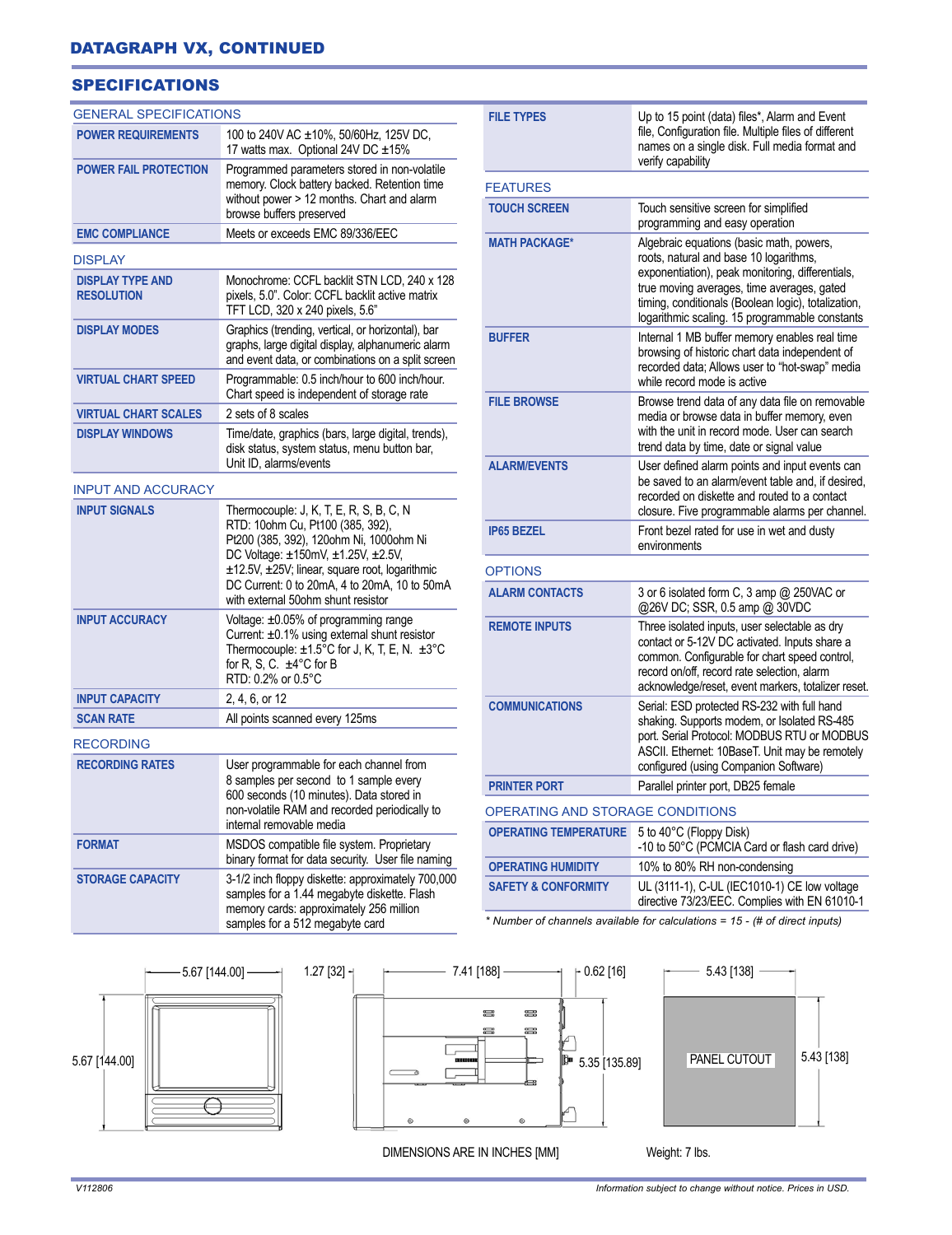#### DATAGRAPH SOFTWARE

#### FREE GETDATA Software

Every Datagraph recorder is shipped with a free copy of GETDATA software. This Windows™-based utility program is required to translate the proprietary structure of the recorded data into an ASCII file. Any program that can read an ASCII file can then be used to view the recorded information (programs such as Excel, Lotus 1-2-3, etc.).



#### Optional Companion Software

The optional COMPANION software is a powerful and intuitive Windows-based application program that allows you to monitor real time data in digital format, or review previously recorded data in graphical (trend) or tabular format. Data files can be transferred from Datagraph recording media to your local hard drive and then reviewed. A user can quickly search files for specific events, link alarm and event files to trended data, print trend or tabular information, and export files to spreadsheet applications such as Excel. The COMPANION software can easily generate Datagraph configuration files, which can then be saved to recording media or transferred directly to the recorder via communication lines (RS-232, RS-485 and Ethernet).



The real power of the COMPANION software is when it is used in conjunction with a serial communications link with the Datagraph recorder. Users can monitor, configure and control up to 31 recorders with the RS485 MODBUS option or control remote locations via a MODEM link to the recorder RS-232 interface. Whatever the application, the COMPANION software puts you in complete control.



#### Optional Guardian Software

GUARDIAN software allows real-time monitoring of Datagraph VX series recorders using modbus protocol over an Ethernet connection. Data is displayed within the program windows in bar-chart or pen-trending format. The GUARDIAN software also allows the user to record data



simultaneously to a PC hard drive. Sampling rates are from two per second to one every 10 minutes.

*Information subject to change without notice. Prices in USD. V112806*